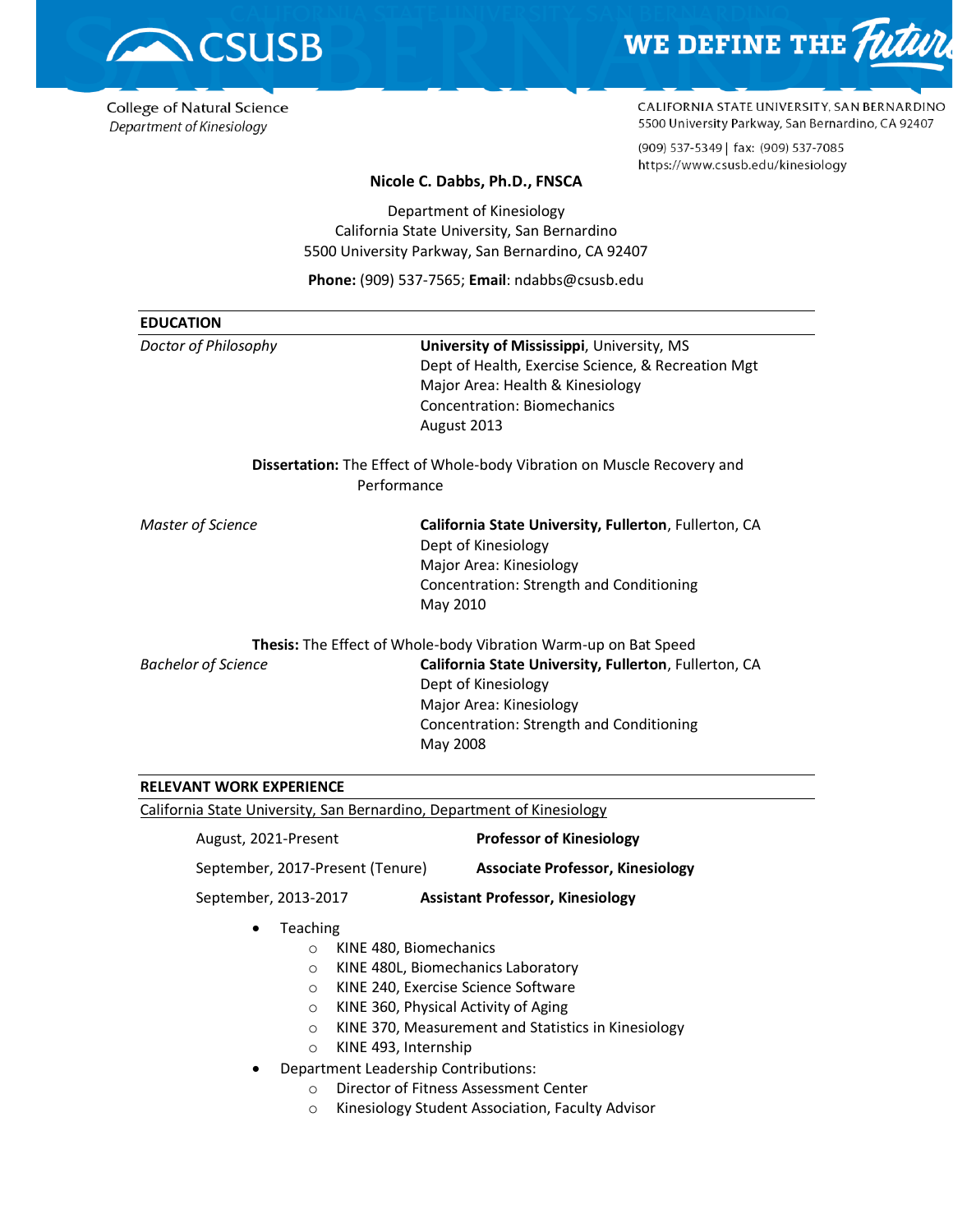- o Internship Coordinator
- o Building and Space Coordinator
- o Newsletter Coordinator
- o Recruitment Committee Member
- o Part Time Eval Committee

### **Research Experience**

## September 2013-Present

## **California State University, San Bernardino, Applied Biomechanics and Sport Performance Laboratory**

Director (2013-Present)

- The Difference in Lower-Body Performance Measures in Collegiate and Recreationally Trained Male Soccer and Basketball Players.
- The Effects of Whole-Body Vibration on Balance Performance following Exercise Induced Muscle Damage.
- Validity of Balance Measures from multiple return to play tests in college athletes.
- Relationship between thermal imagining asymmetries and performance.
- The Effects of Fatigue on Vertical Jump Performance and Balance
- The Effects of Motorized vs. Non-motorized Treadmills on VO2, HR, RPE, and EMG in Collegiate Cross-country runners.
- The characteristics of Male and Female Speed Skaters
- The Acute Effects of Mini-Trampoline Jumping on Vertical Jump and Balance Performance
- The effects of WBV and Fatigue on lower-body muscular performance.
- The longitudinal effects of college athletes balance and strength
- The effects of viewing speed of an expert on vertical jump performance and imagery ability.

### **MANUSCRIPTS IN PREPARATION**

1. **Dabbs, NC**, Ng, Jason. Performance-Related Characteristics of Elite Short Track Speed Skaters (In Preparation)

## **PEER-REVIEWED JOURNAL ARTICLES**

- 1. **Dabbs, NC**, Espericueta, S., Bonilla, S., Jones, MT. [The Effects of Whole-Body Vibration on](https://www.mdpi.com/2571-631X/4/4/42/htm)  [Fatigue in Vertical Jump Performance and Isometric Mid-Thigh Pull Measures.](https://www.mdpi.com/2571-631X/4/4/42/htm) Vibration. 4(4): 759-767, 2021.
- 2. **Dabbs, NC**, Reid, M., Wimbish, J., Ng,J[. The Effects of Motorized and Non-Motorized](https://www.journals.aiac.org.au/index.php/IJKSS/article/view/6648/4621)  [Treadmill on Exercise Economy during Acute Sub-maximal bouts in Collegiate Cross-Country](https://www.journals.aiac.org.au/index.php/IJKSS/article/view/6648/4621)  [Female Athletes.](https://www.journals.aiac.org.au/index.php/IJKSS/article/view/6648/4621) International Journal of Kinesiology & Sports Science. 9(2):1-6, 2021.
- 3. Merrigan, JJ, **Dabbs, NC.,** Jones, M[. Isometric mid-thigh pull kinetics: Sex differences and](https://pubmed.ncbi.nlm.nih.gov/32865941/)  [response to whole body vibration.](https://pubmed.ncbi.nlm.nih.gov/32865941/) Journal of Strength and Conditioning Research. 34(9): 2407-2411, September 2020.
- 4. Cooper, C, **Dabbs, NC,** Sauls, NM, & Davis, J. [The Effects of Lower Body Muscular Fatigue on](https://www.ncbi.nlm.nih.gov/pubmed/30273290)  [Vertical Jump and Balance Performance.](https://www.ncbi.nlm.nih.gov/pubmed/30273290) Journal of Strength and Conditioning Research. 34(10), 2903-2910, 2020.
- 5. Rhouni, N. **Dabbs, NC,** Coburn, J., Gillium, T. Acute Effects [of Mini-Trampoline Jumping on](http://dx.doi.org/10.7575/aiac.ijkss.v.7n.2p.1)  [Vertical Jump and Balance Performance.](http://dx.doi.org/10.7575/aiac.ijkss.v.7n.2p.1) International Journal of Kinesiology & Sports Science. 7(2), 1-7, 2019.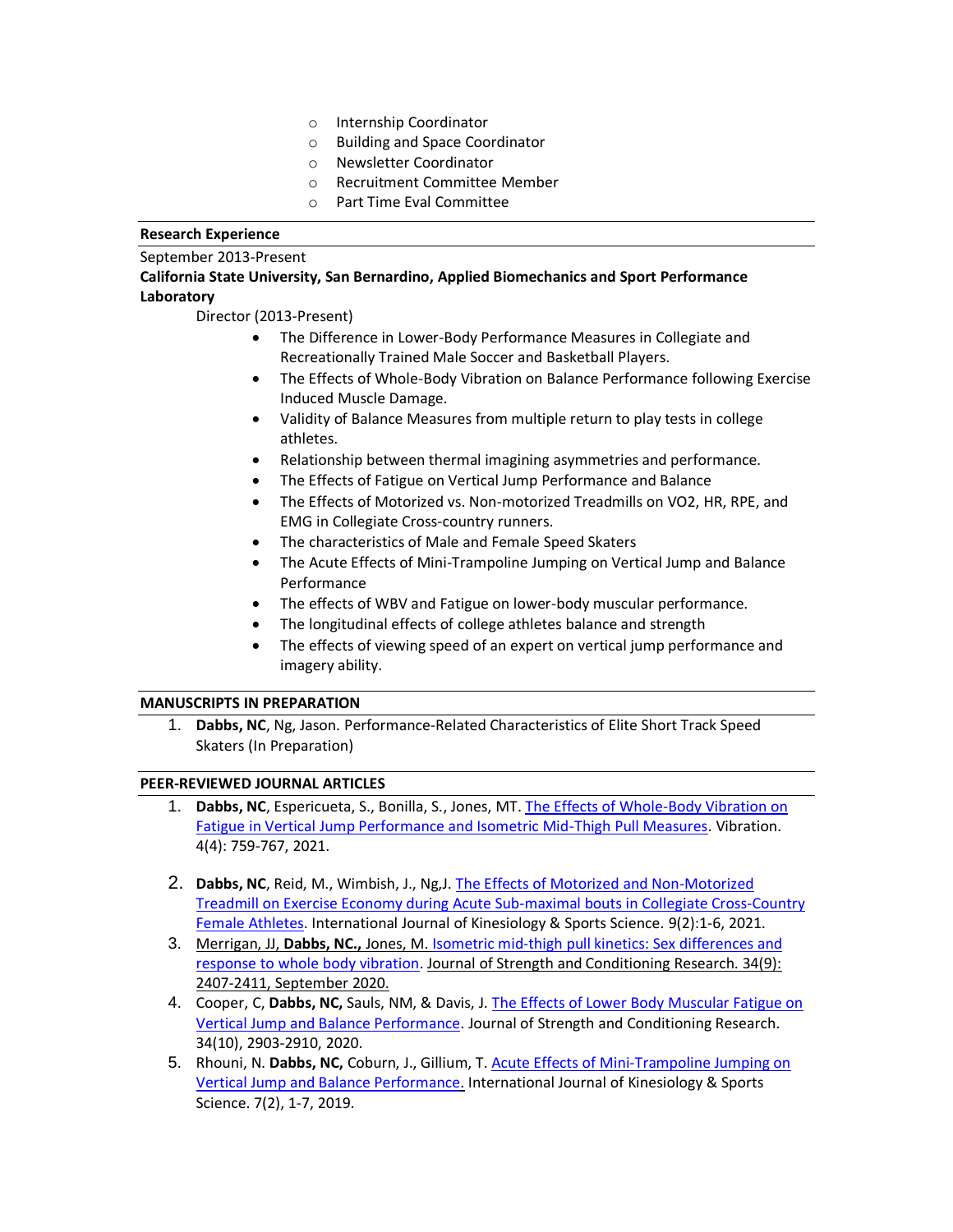- 6. **Dabbs, NC** & Chander, H[. The Impact of Effects of Exercise Induced Muscle Damage on](https://doi.org/10.3390/sports6030101)  [Lower Extremity Torque and Balance Performance in Recreationally Trained Individuals.](https://doi.org/10.3390/sports6030101) Sports. 6, 1-8, 2018.
- 7. Sauls NM & **Dabbs NC**. [Differences in male collegiate and recreationally trained soccer](http://dx.doi.org/10.7575/aiac.ijkss.v.5n.4p.45)  [players on balance, agility, and vertical jump performance measures.](http://dx.doi.org/10.7575/aiac.ijkss.v.5n.4p.45) International Journal of Kinesiology and Sports Science. 5(4), 1-7, 2017.
- 8. **Dabbs NC**, Sauls NM, Zayer A., Chander H. [Balance Performance in Collegiate Athletes: A](https://doi.org/10.3390/jfmk2030026)  [comparison of Balance Error Scoring System Measures.](https://doi.org/10.3390/jfmk2030026) Journal Functional Morphology and Kinesiology. 2(26), 1-7, 2017.
- 9. **Dabbs NC** & Svoboda SM. [Is Whole-Body Vibration Training Effective?](https://journals.lww.com/nsca-scj/Abstract/2016/08000/Is_Whole_Body_Vibration_Training_Effective_.11.aspx) Strength and Conditioning Journal; Point/Counterpoint Column. 38(4), 72-74, 2016.
- 10. **Dabbs NC,** Black C, Garner JC[. The Effects of Whole Body Vibration on Muscle Contractile](https://doi.org/10.1016/j.jelekin.2016.06.008)  [Properties in Exercise Induced Damaged Females.](https://doi.org/10.1016/j.jelekin.2016.06.008) Journal of Electromyography and Kinesiology. 30, 119-125, 2016.
- 11. Chander H and **Dabbs NC**. [Balance Performance and Training Among Female Athletes: A](https://journals.lww.com/nsca-scj/Abstract/2016/04000/Balance_Performance_and_Training_Among_Female.3.aspx)  [Brief Review.](https://journals.lww.com/nsca-scj/Abstract/2016/04000/Balance_Performance_and_Training_Among_Female.3.aspx) Strength and Conditioning Journal. 38(2): 8-13, 2016.
- 12. **Dabbs NC**, Black C, Garner JC[. Whole-body Vibration While Squatting and Delayed-Onset](https://doi.org/10.4085/1062-6050-51.1.02)  [Muscle Soreness in Women.](https://doi.org/10.4085/1062-6050-51.1.02) Journal of Athletic Training. 51(1), 2016.
- 13. Escalente G., Chaney C, Stuckey S., Alvarez P., and **Dabbs NC**. [The Effects of Versa Gripps](https://www.medicinasportiva.ro/SRoMS/english/Journal/No.43/effects_Versa_Gripps_pull-ups_electromyography_strength.html)  [During Pull-ups on Surface Electromyography in Strength Trained Males.](https://www.medicinasportiva.ro/SRoMS/english/Journal/No.43/effects_Versa_Gripps_pull-ups_electromyography_strength.html) Medicina Sportiva. 11:3, 2601-2608, 2015.
- 14. **Dabbs NC**, Lundahl JA, Garner JC. [The Effectiveness of Different Rest Intervals Following](https://pdfs.semanticscholar.org/471e/6affaa2335bd2b54448d8f6f5baed1517f8a.pdf)  [Whole-Body Vibration on Vertical Jump Performance Between College Athletes And](https://pdfs.semanticscholar.org/471e/6affaa2335bd2b54448d8f6f5baed1517f8a.pdf)  [Recreational Trained Females.](https://pdfs.semanticscholar.org/471e/6affaa2335bd2b54448d8f6f5baed1517f8a.pdf) Sports Journal. 3: 258-268, 2015.
- 15. Chander H, MacDonald CJ, **Dabbs NC**, Allen CR, Lamont HS, Garner JC. [Balance Performance](http://www.davidpublisher.org/index.php/Home/Article/index?id=1081.html)  [in Female Collegiate Athletes.](http://www.davidpublisher.org/index.php/Home/Article/index?id=1081.html) Journal of Sports Science. 2: 13-20, 2014.
- 16. **Dabbs NC**, MacDonald CJ, Chander H, Lamont HS, Garner JC. The Effects of Whole-body Vibration on Balance in Elderly Women. Medicina Sportiva. 18(1): 10-15, 2014.
- 17. **Dabbs NC**, Brown LE, Garner JC. The Effects of Whole Body Vibration on Vertical Jump Performance Following Exercise Induced Muscle Damage. International Journal of Kinesiology and Sports Science. 2(1): 23-30, 2014.
- 18. Allen CR, **Dabbs NC**, Zachary CS, Garner JC. The Acute Effect of a Commercial Bite-aligning Mouthpiece on Strength and Power in Recreationally Trained Men. Journal of Strength and Conditioning Research. 28(2): 499-503, 2014.
- 19. MacDonald CJ, Israetel M, **Dabbs NC,** Chander H**,** Allen CR, Lamont HS, Garner JC. The Influence of Body Composition on Selected Jump Performance Measures in Collegiate Female Athletes. Journal of Trainology. 2:33-37, 2013.
- 20. Abe T., **Dabbs N.C**., Nahar V.K., Ford M.A., Bass M.A., & Loftin M. Relationship between Dual-Energy X-Ray Absorptiometry-Derived Appendicular Lean Tissue Mass and Total Body Skeletal Muscle Mass Estimated by Ultrasound. International Journal of Clinical Medicine. 4, 283-286, 2013.
- **21. Dabbs NC,** Tran TT, Garner JC, Brown LE. A Brief Review: Utilizing whole-body vibration to increase acute power and vertical jump performance. Strength and Conditioning Journal. 34(5):78-84, 2012
- **22.** Tran TT, Brown LE, Coburn JW, Lynn SK, **Dabbs NC**. Effects of assisted jumping on vertical jump parameters. Current Sports Medicine Reports. 11(3):155-159, 2012.
- **23. Dabbs NC**, Muñoz CX, Tran TT, Brown LE, Bottaro M. Effect of different rest intervals following whole-body vibration on vertical jump performance. Journal of Strength and Conditioning Research. 25(3): 662-667, 2011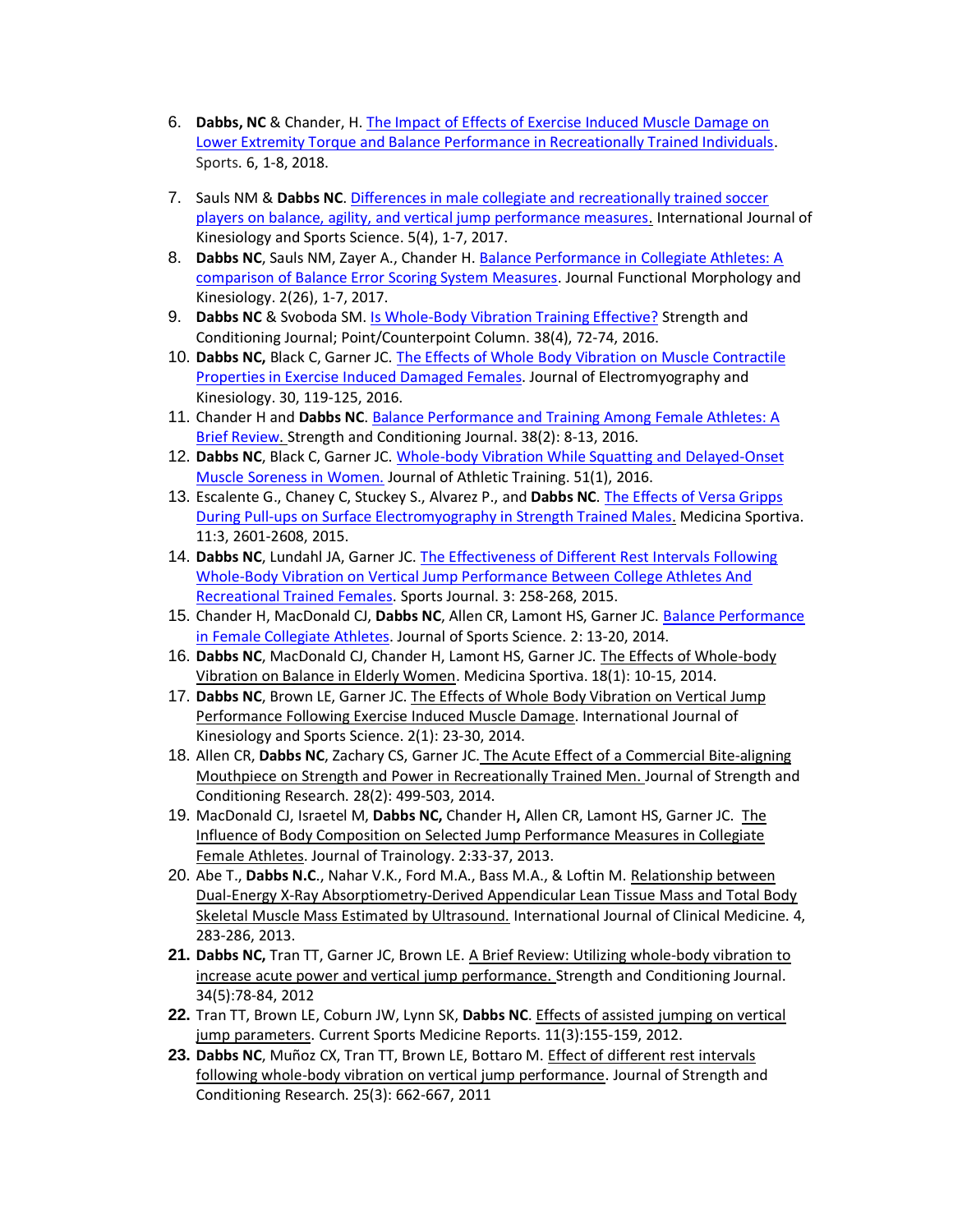- 24. Tran TT, Brown LE, Coburn JW, Lynn SK, **Dabbs NC**, Schick MG, Schick EE, Khamoui AV, Uribe BP, Noffal, GJ. Effects of Different Elastic Cord Assistance Levels Vertical Jump. Journal of Strength and Conditioning Research. 25(12):3472-3478, 2011.
- 25. Schick MG, Brown LE, Coburn JW, Beam WC, Schick EE, **Dabbs NC**. Physiological profile of mixed martial artists. Medicina Sportiva. 14(4): 182-187, 2010
- **26. Dabbs NC**, Brown LE, Coburn JW, Lynn SK, Biagini MS, Tran TT. Effect of whole-body vibration warm-up on bat speed. Journal of Strength and Conditioning Research. 24(9):2296- 2299, 2010
- **27.** Jo E, Judelson DA, Brown LE, Coburn JW, **Dabbs N**. Influence of Rest Duration Following a Potentiating Stimulus on Muscular Power. Journal of Strength and Conditioning. 24(2):343- 347, 2010.

# **PEER-REVIEWED ABSTRACT PRESENTATIONS**

- 1. Torres, A., Cruz, M., Ng, J., **Dabbs, NC**. Relationship Between Strength and Power in Elite Short Track Speed Skaters. American College of Sports Medicine Annual Meeting. San Diego, CA. Medicine and Science in Sports and Exercise, 54:5S, June 2022.
- 2. Bonilla, S., Zorzoli, K., Jackson, M., **Dabbs, NC.** Relationships Between Body Composition and Y-Balance Testing in D2 Collegiate Athletes. American College of Sports Medicine Annual Meeting, Virtual, Medicine and Science in Sports and Exercise, 53:5S, May 2021.
- 3. Zorzoli, K., Bonilla, S., Jackson, M., **Dabbs, NC.** Relationships Between Strength and Balance in Male Collegiate Athletes. American College of Sports Medicine Annual Meeting, Virtual, Medicine and Science in Sports and Exercise, 53:5S, May 2021.
- 4. Khartabil, A., Espericueta, S., Bonilla, S., Catunao, C., Jackson, M**., Dabbs, NC**. The Relationship Between Balance and Isokinetic Peak Torque in Collegiate Female Athletes. National Strength and Conditioning Association Annual Meeting, Las Vegas, NV. Journal of Strength and Conditioning, July 2020.
- 5. Heredia, J., Bonilla, S., Espericueta, S., Catunao, C., Jackson, M., **Dabbs, NC**. The Relationship between Vertical Jump Height and Isokinetic Peak Torque in Collegiate Female Athletes. National Strength and Conditioning Association Annual Meeting, Las Vegas, NV. Journal of Strength and Conditioning, July 2020.
- 6. Espericueta, S., Bonilla, S., Catunao, C., **Dabbs, NC.** The Effects of Whole-Body Vibration and Fatigue on Isometric Mid-Thigh Pull. American College of Sports Medicine Annual Meeting, San Francisco, CA. Medicine and Science in Sports and Exercise, 52:5S, May 2020.
- 7. Bonilla, S., Espericueta, S., Catunao, C., **Dabbs, NC**. The Effects of Whole-Body Vibration and Fatigue on Vertical Jump Performance. American College of Sports Medicine Annual Meeting, San Francisco, CA. Medicine and Science in Sports and Exercise, 52:5S, May 2020.
- 8. Corella, E., Ng, J., & **Dabbs, NC**. Strength-profile of elite short track speed skaters. National Strength and Conditioning Association Annual Meeting, Washington DC. Journal of Strength and Conditioning Research, July 2019.
- 9. Catunao, C., Ng, J., & **Dabbs, NC**. Performance-related characteristics of elite short track speed skaters. National Strength and Conditioning Association Annual Meeting, Washington DC. Journal of Strength and Conditioning Research, July 2019.
- 10. Bonilla, S., Roquet, A., Corella, E., Deverell, S., Reid, MJ, Ng, J., & **Dabbs, NC.** Relationship Among Physiological, Perceptual, and Biomechanical Variables During Exercise on a Non-Motorized Treadmill In DII Cross-Country Athletes. National American College of Sports Medicine Annual Meeting, Orlando, FL. Medicine and Science in Sports and Exercise, 51:5S, May, 2019.
- 11. Caddel SB, Jackson MC, **Dabbs NC**, Ng J. Correlation between VO2max and Anaerobic Power in Law Enforcement SWAT Team Members. National American College of Sports Medicine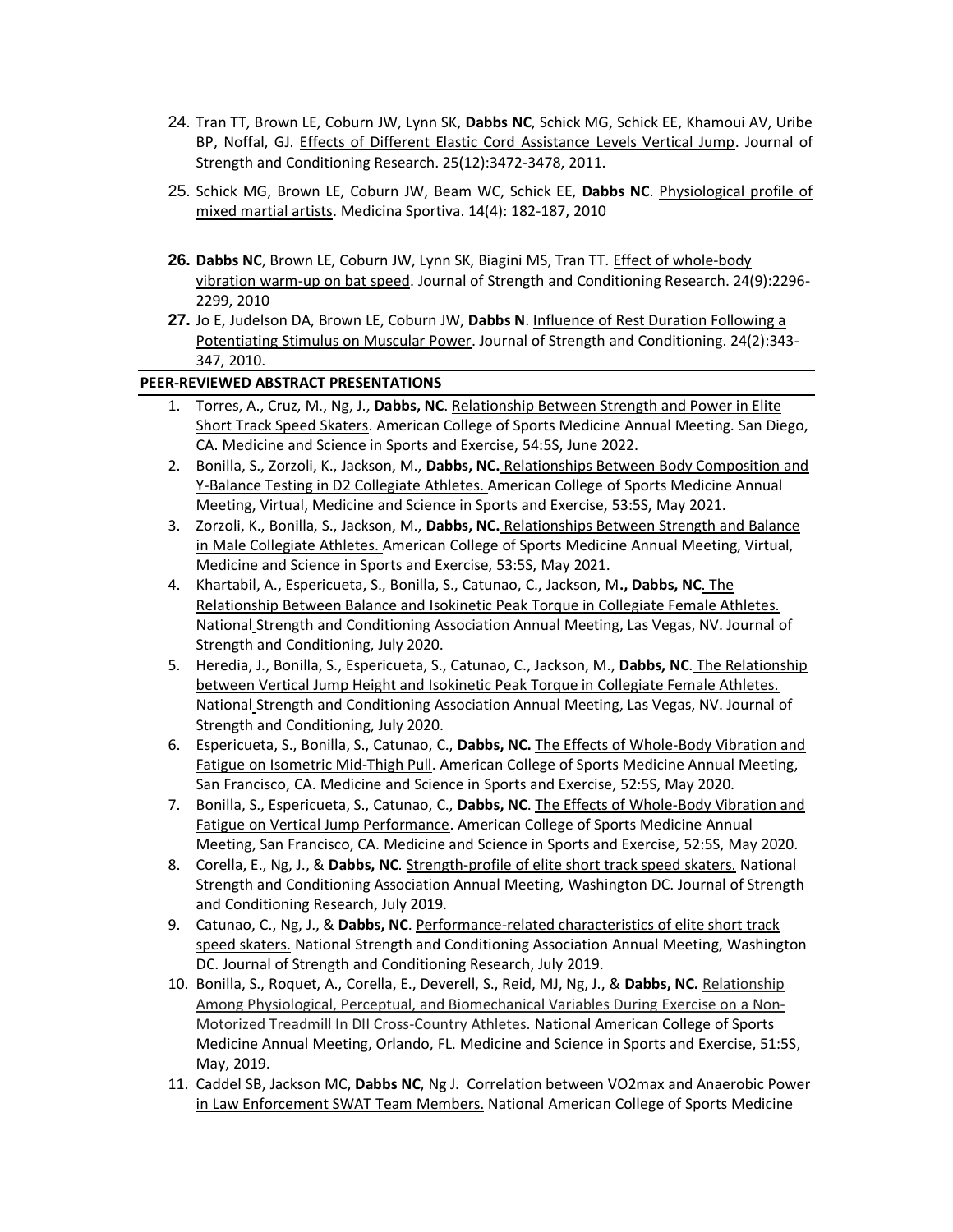Annual Meeting, Orlando, FL. Medicine and Science in Sports and Exercise, 51:5S, May, 2019.

- 12. Cooper, CN., Sauls, NM., **Dabbs, NC**. The Effects of Lower Body Muscular Fatigue on Balance Performance. NSCA Annual Meeting, Indianapolis, IN, July 11-13, 2018. Journal of Strength and Conditioning Research.
- 13. Hernandez, C., Rhouni, N., Favela, D., Ramirez, J., Corella, E., Reid, MJ., Gillum, T., Coburn, J., **Dabbs, NC**. The Acute Effects of Miniature Trampoline Usage on Muscle Activation During Vertical Jumping. NSCA Annual Meeting, Indianapolis, IN, July 11-13, 2018. Journal of Strength and Conditioning Research.
- 14. Favela, D., Rhouni, N., Ramirez, J., Corella, E., Hernandez, C., Reid, MJ., Gillum, T., Coburn, J., **Dabbs, NC**. The Acute Effects of Mini-Trampoline Jumping on Jump Performance in Recreationally Trained Individuals. NSCA Annual Meeting, Indianapolis, IN, July 11-13, 2018. Journal of Strength and Conditioning Research.
- 15. Reid, MJ., Rhouni, N., Corella, E., Favela, D., Hernandez, C., Ramirez, J., Gillum, T., Coburn, J., Dabbs, NC. Immediate Effect of Mini-Trampoline Jumping on Balance. NSCA Annual Meeting, Indianapolis, IN, July 11-13, 2018. Journal of Strength and Conditioning Research.
- 16. Alamilla, RA., Romero, JD., Tu, K., Cooper, CN., Berwick III, GW., Jackson, MC., Escalante, G., **Dabbs, NC.,** Ng, J. Health-Related Components Of Fitness Of Special Weapons And Tactics Team Members. ACSM Annual Meeting, Minneapolis, MN, May 31-June 3, 2017. Medicine and Science in Sports and Exercise, 50(S5), 2018.
- 17. Romero, J., Alamilla, RA., Tu, K., Arevalo, D., **Dabbs, NC**., Ng, J. Effect of an Absolute Dose of Encapsulated Caffeine on Cycling Time Trial in Average College-age Men. NSCA Annual Meeting, Las Vegas, NV, July 12-15, 2017. Journal of Strength and Conditioning, 2017.
- 18. Tu, K., Alamilla, RA., Romero, J., Arevalo, D., **Dabbs, NC**., Ng, J. Effect of an Absolute Dose of Encapsulated Caffeine on Cycling Time Trial in Average College-age Women. NSCA Annual Meeting, Las Vegas, NV, July 12-15, 2017. Journal of Strength and Conditioning, 2017.
- 19. Alamilla, RA., Romero, J., Tu, K., Arevalo, D., **Dabbs, NC**., Ng, J. Effect of an Absolute Dose of Encapsulated Caffeine on Cardiovasular, Metabolic, and Perceptual Responses during Exercise in Average College-age Men. NSCA Annual Meeting, Las Vegas, NV, July 12-15, 2017. Journal of Strength and Conditioning, 2017.
- 20. Wimbish, J., Cooper, CN., Hughes, P., Reid, M., Vazquez, A., Aquino, J., Roper, J., **Dabbs NC**. The Effects of Motorized vs. Non-motorized Treadmill on Voluntary Oxygen Consumption, Heart Rate, and RPE in Collegiate Cross-Country Females: A Preliminary Analysis. NSCA Annual Meeting, Las Vegas, NV, July 12-15, 2017. Journal of Strength and Conditioning, 2017.
- 21. Cooper, CN, Sauls, NM, Wimbish, J., **Dabbs NC**. The Effects of High Intensity Exercise on Muscle Activity During Maximal Voluntary Isometric Muscle Contractions. NSCA Annual Meeting, Las Vegas, NV, July 12-15, 2017. Journal of Strength and Conditioning, 2017.
- 22. Cooper, CN, Sauls, NM, Davis, J., Wimbish, J., Vazquez, A., **Dabbs NC**. The Effects of Lower Body Fatigue on Vertical Jump Ground Reaction Forces. ACSM Annual Meeting, Denver, CO, May 31-June 3, 2017. Medicine and Science in Sports and Exercise, 49(S5), 2017.
- 23. Wimbish, J., Cooper, CN., Montes, E., Bryant, L., Ng, J., Escalante, G., **Dabbs, N.C.** Sex Differences in Bilateral and Unilateral Asymmetries in Recreationally Trained Individuals. ACSM Annual Meeting, Denver, CO, May 31-June 3, 2017. Medicine and Science in Sports and Exercise, 49(S5), 2017.
- 24. Williams CC**, Dabbs NC**, Gdovin JR, Wilson SJ, Cazas-Moreno VL, Eason JD, Hoke EL, Fu YC, Wade C, Garner JC. The Effects of Various Weighted Implements on Baseball Swing Kinematics in Collegiate Baseball Players. NSCA Annual Meeting, New Orleans, LA, July 6-9, 2016.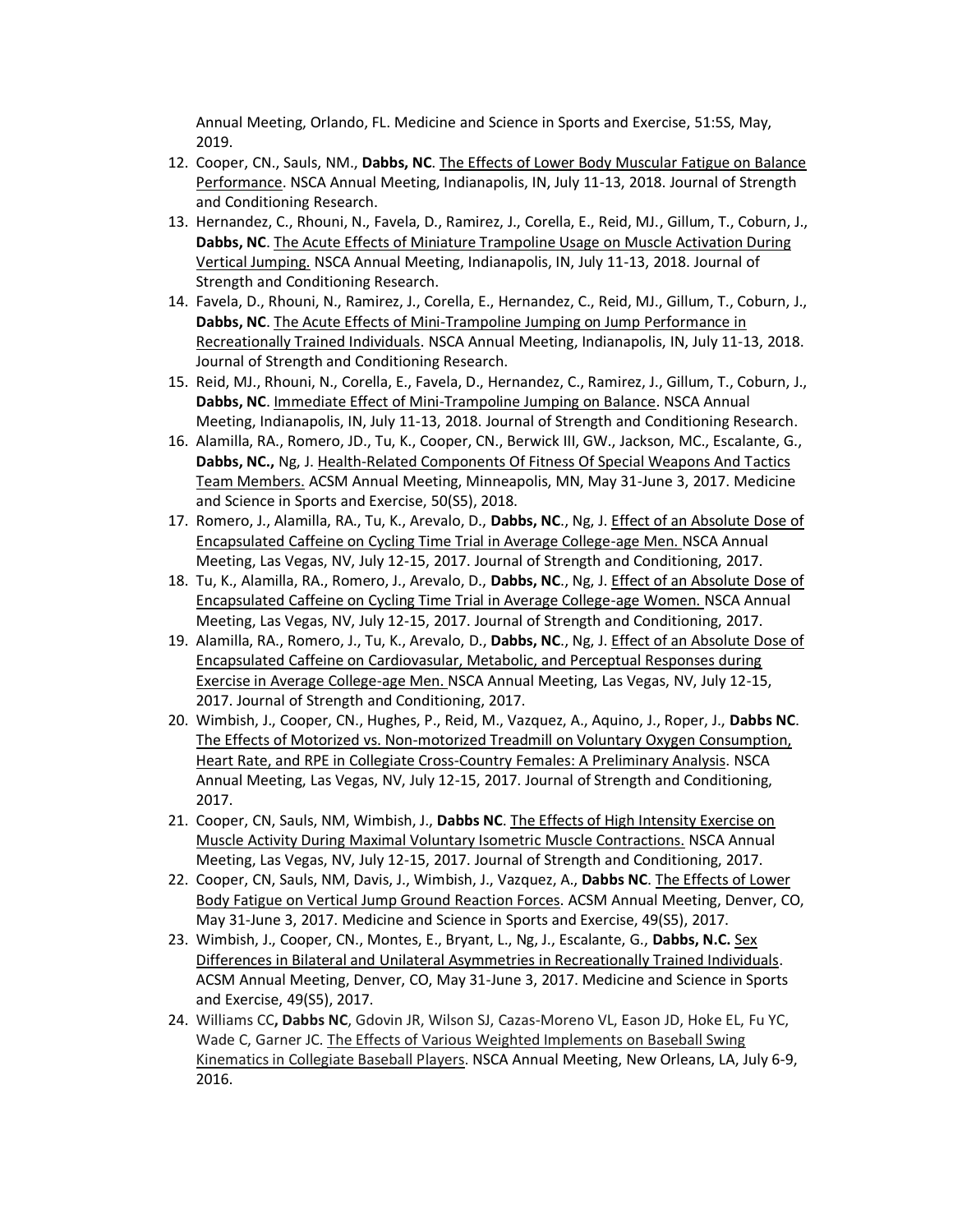- 25. Cooper CN, Perez C, Velasquez H, Sauls NM, & **Dabbs NC**. The Relationship between Sways Medical's Concussion Management System Application and BioDex Balance System SD during the Balance Error Scoring System Test in Female Athletes. NSCA Annual Meeting, New Orleans, LA, July 6-9, 2016.
- 26. Sauls NM, Davis J, Cooper CN, Velasquez H, Perez C, & **Dabbs, NC**. The Effects of Lower Body Fatigue on Vertical Jump Performance. NSCA Annual Meeting, New Orleans, LA, July 6-9, 2016.
- 27. **Dabbs NC**, Sauls NM, & Bryant L. The Effect of Balance, Pain, and Force Following Exercise Induced Muscle Damage Between Trained Males and Females. NSCA Annual Meeting, New Orleans, LA, July 6-9, 2016.
- 28. Sauls NM, Bocanegra MG, Nario DK, & **Dabbs, NC**. Differences in Collegiate and Recreationally Trained Male Soccer Players in Balance and Stability Measures. NSCA Annual Meeting, Orlando, FL, July 10-12, 2015.
- 29. **Dabbs, NC**, Sauls NM, Bocanegra MG, & Nario DK. Differences in Collegiate and Recreationally Trained Soccer Players in Sprint and Vertical Jumping Performance. NSCA Annual Meeting, Orlando, FL, July 10-12, 2015.
- 30. **Dabbs NC**, Chander H, Black CD, Loftin M, Valliant M, Brown LE, & Garner JC. Effects of Whole-Body Vibration on Voluntary Torque Following Exercise Induced Muscle Damage in Recreationally Trained Females. ACSM Annual Meeting, San Diego, CA, May 26-30, 2014. Medicine and Science in Sports and Exercise, 47(5S), 2015.
- 31. Sauls NM, Bocanegra MG, Nario DK, & **Dabbs NC**. Differences in Recreationally Trained Male Soccer and Basketball Players on Balance and Stability Measures: A Pilot Study. ACSM Annual Meeting, San Diego, CA, May 26-30, 2014. Medicine and Science in Sports and Exercise, 47(5S), 2015.
- 32. Nario DK, Sauls NM, Bocanegra MG, & **Dabbs NC**. The Difference in Vertical Jump Performance in Recreationally Trained Soccer and Basketball Males: A Pilot Study. ACSM Annual Meeting, San Diego, CA, May 26-30, 2014. Medicine and Science in Sports and Exercise, 47(5S), 2015.
- 33. Bocanegra MG, Nario DK, Sauls NM, & **Dabbs NC**. Comparison of Sport Agility Performance in Recreationally Trained Soccer and Basketball Players: A Pilot Study. ACSM Annual Meeting, San Diego, CA, May 26-30, 2014. Medicine and Science in Sports and Exercise, 47(5S), 2015.
- 34. **Dabbs NC**, Chander H, MacDonald CJ, Allen CR, Lamont HS, & Garner JC. The Relationship Between Static and Dynamic Balance Performance in Female Collegiate Athletes. SWACSM Annual Meeting, Costa Mesa, CA, October 17-18, 2014.
- 35. **Dabbs NC**, Chander H, Moreno V, Brown LE, & Garner JC. Effects of Whole Body Vibration on Muscle Activity during Maximal Voluntary Isometric Contraction Following Exercise Induced Muscle Damage. NSCA Annual Meeting, Las Vegas, NV, July 9-12, 2014.
- 36. Moreno VL, Chander H, MacDonald CJ, **Dabbs NC**, Allen CR, Lamont HS, & Garner JC. Differences in Reaction Time Between Female Collegiate Athletes. NSCA Annual Meeting, Las Vegas, NV, July 9-12, 2014.
- 37. Garner JC, Chander H, Wade C, **Dabbs NC**, Allen CR, Cazas VL, Lundahl J, Borland CE. The Influence of Occupational Footwear on Lower Extremity Muscle Activity During Balance Perturbations. ACSM Annual Meeting, Orlando, FL, May 28-31, 2014. Medicine and Science in Sports and Exercise, 46(5S):S, 2014.
- 38. **Dabbs NC**, Black CD, Loftin M, Valliant M, Brown LE, Garner JC. Effects of Whole-body Vibration on Pain Sensitivity Following Exercise Induced Muscle Damage. ACSM Annual Meeting, Orlando, FL, May 28-31, 2014. Medicine and Science in Sports and Exercise, 46(5S):S, 2014.
- 39. **Dabbs NC**, Chander H, Allen CR, Lundahl J, Cazas VL, Hilton MS, Italia MA, & Garner JC. The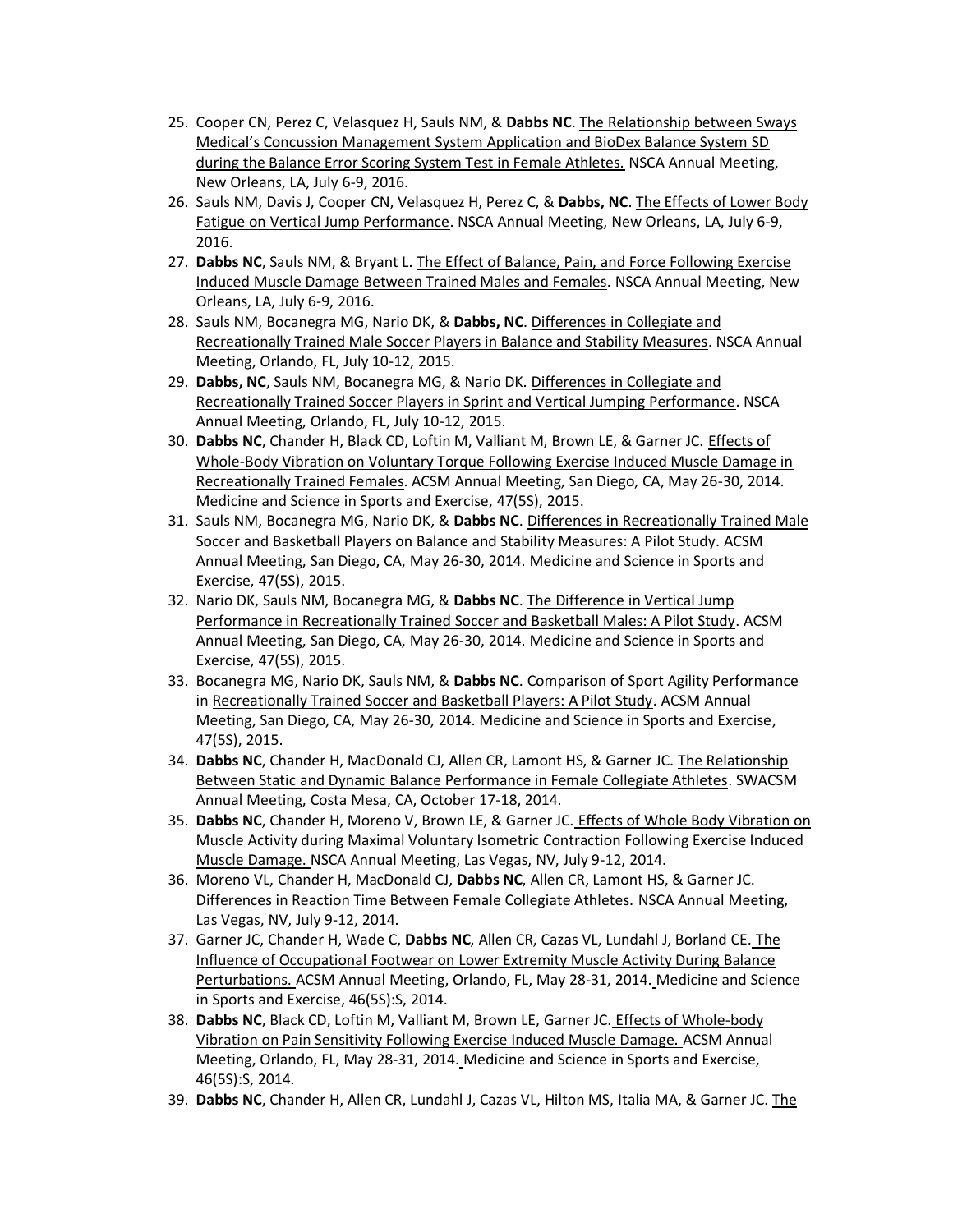Effects of Whole-body Vibration on Ground Reaction Forces and Rate of Force Development in College Aged Females. NSCA Annual Meeting, Las Vegas, NV, July 11-13, 2013. Journal of Strength and Conditioning Research.

- 40. Allen CR, Lundahl J, Chander H, Zachay C, **Dabbs NC**, & Garner JC. The Acute Effects of a Performance Mouthpiece on Whole Body Reaction Time to Balance Perturbations. NSCA Annual Meeting, Las Vegas, NV, July 11-13, 2013. Journal of Strength and Conditioning Research.
- 41. VL Cazas, LE Brown, JW Coburn, AJ Galpin, JJ Tufano, JC Garner, **NC Dabbs**, H Chander. Influences of Rest Intervals Following Assisted Jumping on Peak Velocity, Rate of Velocity Development & Rate of Force Development. NSCA Annual Meeting, Las Vegas, NV, July 11- 13, 2013. Journal of Strength and Conditioning Research.
- 42. Chander H, Wade C, **Dabbs NC**, Allen CR, Cazas VL, Lundahl J, & Garner JC. The Effect of Occupational Footwear on Dynamic Balance. ASB Annual Meeting.
- 43. **Dabbs NC**, Chander H, Lundahl JA, Allen CR, Garner JC. 2013. The Effects of Whole-body Vibration on Vertical Jump Height and Peak Power. ACSM Annual Meeting, Indianapolis, IN, May 28-June 1, 2013. Medicine and Science in Sports and Exercise, 45(5S):S, 2013.
- 44. Garner JC, Chander H, , Wade C, **Dabbs NC,** Waddell DE, Lundahl, J. Impacts of Muscle Activity while Walking in Occupational Footwear. ACSM Annual Meeting, Indianapolis, IN, May 28-June 1, 2013. Medicine and Science in Sports and Exercise, 45(5S):S, 2013.
- 45. Chander H, Garner JC, Wade C, Roche J, **Dabbs NC**, MacNeill RL. The effect of extended durations of walking in occupational footwear on balance. ASB Annual Meeting, Gainesville, Fl, August 15-18, 2012.
- 46. **Dabbs NC**, Garner JC, Chander H, Brown LE. Preliminary Three-Dimensional Examination of the Influence of Different Weighted Warm-up Bats on Swing Kinematics. NSCA Annual Meeting, Providence, RI, July 11-14, 2012. Journal of Strength and Conditioning Research, 27(1S):, 2012.
- 47. **Dabbs NC**, Garner JC, Ricks RC, Chander H, Wilkerson C, Young J. The Influence of different weighted warm-up bats on swinging performance. ACSM Annual Meeting, San Francisco, CA, May 29-June 2, 2012. Medicine and Science in Sports and Exercise, 44(5S):S, 2012.
- 48. Garner JC, Chander H, **Dabbs NC**, Roche J, Wade C. The Influence of occupational footwear on balance. ACSM Annual Meeting, San Francisco, CA, May 29-June 2, 2012. Medicine and Science in Sports and Exercise, 44(5S):S, 2012.
- 49. **Dabbs NC**, Munoz CX, Tran TT, Brown LE, Garner JC. Effects of rest intervals following wholebody vibration on power output in the vertical jump. NSCA Annual Meeting, Las Vegas, NV, July 6-9, 2011. Journal of Strength and Conditioning Research, 2011.
- 50. **Dabbs NC**, Brown LE, Coburn JW, Lynn SK, Biagini BS, Tran TT, Garner JC. Relationship between bat speed and performance in division I softball players. ACSM Annual Meeting, Denver, CO, May 31-June 4, 2011. Medicine and Science in Sports and Exercise 43(5S):S, 2011.
- 51. **Dabbs NC**, Munoz CX, Tran TT, Brown LE. Effect of rest interval following whole-body vibration on vertical jump performance. NSCA Annual Meeting, Orlando, FL, July 14-17, 2010. Journal of Strength and Conditioning Research 25(1S):1, 2010
- 52. Munoz CX, Tran TT, Brown LE, Coburn JW, Lynn SK, **Dabbs NC**, Gochioco MK, Schick EE, Khamoui AV, Uribe BP, Noffal GJ. Effects of assisted jumping on relative impact force and descent velocity. NSCA Annual Meeting, Orlando, FL, July 14-17, 2010. Journal of Strength and Conditioning Research 25(1S):1, 2011.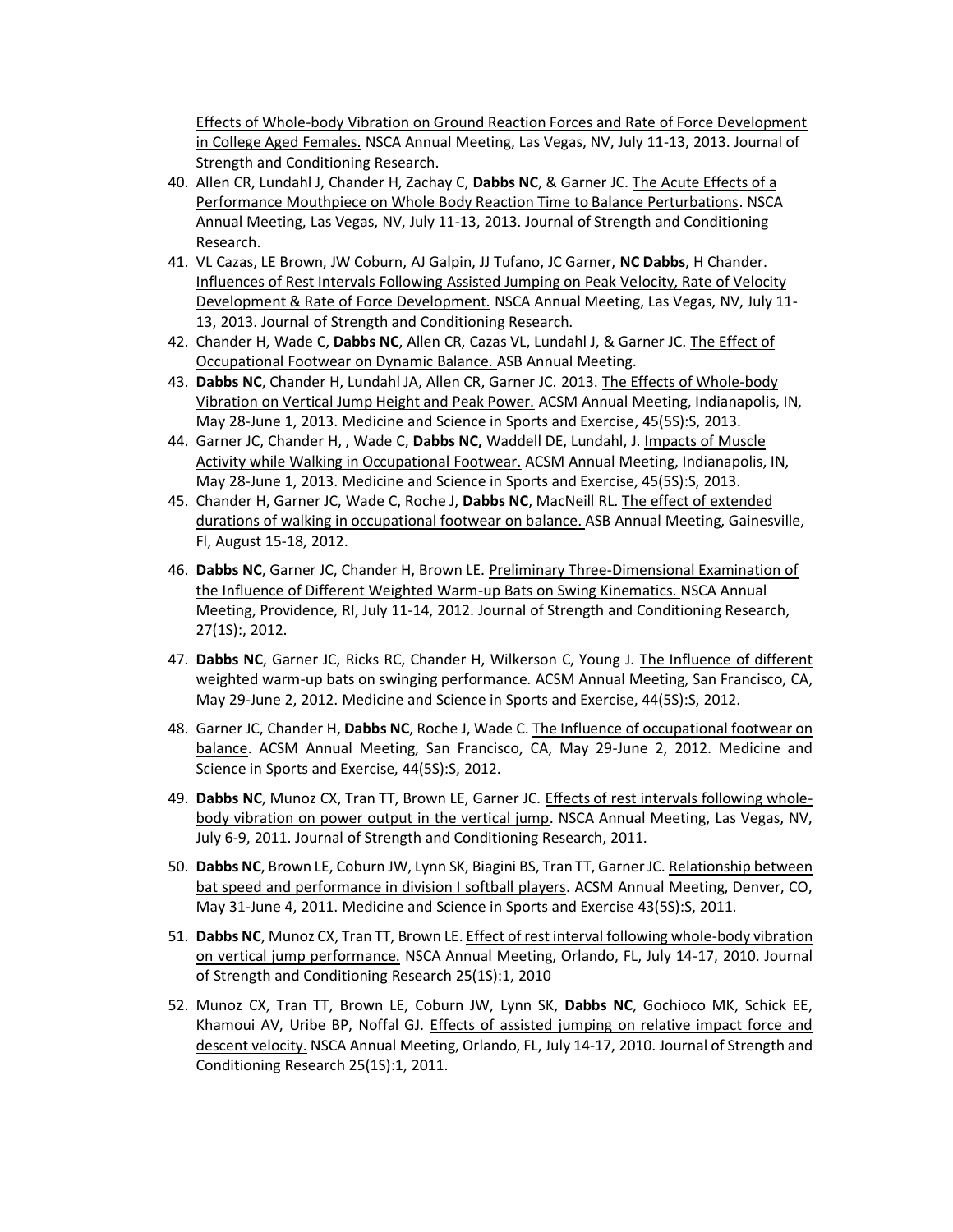- 53. Gochioco MK, Brown LE, Coburn JW, Beam WC, Schick EE, **Dabbs NC**, Khamoui AV, Tran TT, Munoz CX. A comparison of the physiological profiles of mixed martial artists and football, basketball, and baseball players. NSCA Annual Meeting, Orlando, FL, July 14-17, 2010. Journal of Strength and Conditioning Research 25(1S):1, 2011
- 54. Tran TT, Brown LE, Coburn JW, Lynn SK, **Dabbs NC**, Gochioco MK, Schick EE, Khamoui AV, Uribe BP, Noffal GJ. Effects of different levels of assisted jumping on peak velocity, takeoff velocity and relative rate of force development. NSCA Annual Meeting, Orlando, FL, July 14-17, 2010. Journal of Strength and Conditioning Research 25(1S):1, 2011
- 55. **Dabbs NC**, Brown LE, Coburn JW, Lynn SK, Biagini MS, Tran TT. Effects of whole-body vibration warm-up on bat speed. ACSM Annual Meeting, Baltimore, MD, June 2-5, 2010. Medicine and Science in Sports and Exercise 42(5S):S, 2010.
- 56. Gochioco MK, Schick EE, **Dabbs NC**, Khamoui AV, Tran TT, Brown LE, Coburn JW, Beam WC. Physiological profile of amateur mixed martial artists. ACSM Annual Meeting, Baltimore, MD, June 2-5, 2010. Medicine and Science in Sports and Exercise 42(5S):S, 2010.
- 57. Tran TT, Brown LE, Coburn JW, Lynn SK, **Dabbs NC**, Gochioco MK, Schick EE, Khamoui AV, Uribe BP, Noffal GJ. Effects of different levels of assisted jumping on vertical jump height and relative ground reaction force. ACSM Annual Meeting, Baltimore, MD, June 2-5, 2010. Medicine and Science in Sports and Exercise 42(5S):S, 2010.
- 58. Tran T, Faulkinbury K, Stieg J, Khamoui AV, Uribe BP, **Dabbs NC**, Jo E, Brown LE, Coburn JW, Judelson DA. Effect of 10 Repetitions of Box Jumps and Depth Jumps on Peak Ground Reaction Force. NSCA Annual Meeting, Las Vegas, NV, July 9-11, 2009. Journal of Strength and Conditioning Research 23(6):,2009
- 59. **Dabbs NC**, Khamoui, AV, Nguyen D, Uribe, BP, Tran T, Jo E, Brown, LE, Coburn, JW, Judelson DA, Noffal GJ. Difference in Vertical Jump Performance by Force Production. NSCA Annual Meeting, Las Vegas, NV, July 9-11, 2009. Journal of Strength and Conditioning Research 23(6):, 2009.
- 60. Uribe BP, Khamoui AV, Tran TT, Nguyen D, **Dabbs NC**, Brown LE, Coburn JW, Judelson DA. Rate of velocity development positively correlates with quadriceps cross sectional area. NSCA Annual Meeting, Las Vegas, NV, July 9-11, 2009. Journal of Strength and Conditioning Research 24(1S):1, 2010.
- 61. Jo E, Judelson DA, Brown LE, Coburn JW, **Dabbs N**, Uribe BP. Influence of recovery duration following a potentiating stimulus on muscular power in recreationally trained individuals. ACSM Annual Meeting, Seattle, WA, May 27-30, 2009. Medicine and Science in Sports and Exercise.
- 62. **Dabbs NC**, Hurst NA, Kersey RD, Perell KL, Barr ML, Brown LE. The effect of time on navicular height with low-dye arch taping. ACSM Annual Meeting, Seattle, WA, May 27-30, 2009. Medicine and Science in Sports and Exercise 41(5S):,2009.

### **REGIONAL ABSTRACT PRESENTATIONS- NOT PUBLISHED**

- 1. Zorzoli, K., Bonilla, S., Jackson, M., **Dabbs, NC.** Relationships Between Strength and Balance in Male Collegiate Athletes Southwest American College of Sports Medicine Annual Meeting, Virtual, October 2020.
- 2. Espericueta, S., Bonilla, S., Catunao, C., **Dabbs, NC.** The Effects of Whole-Body Vibration and Fatigue on Isometric Mid-Thigh Pull. Southwest American College of Sports Medicine Annual Meeting, Newport Beach, CA, October 2019.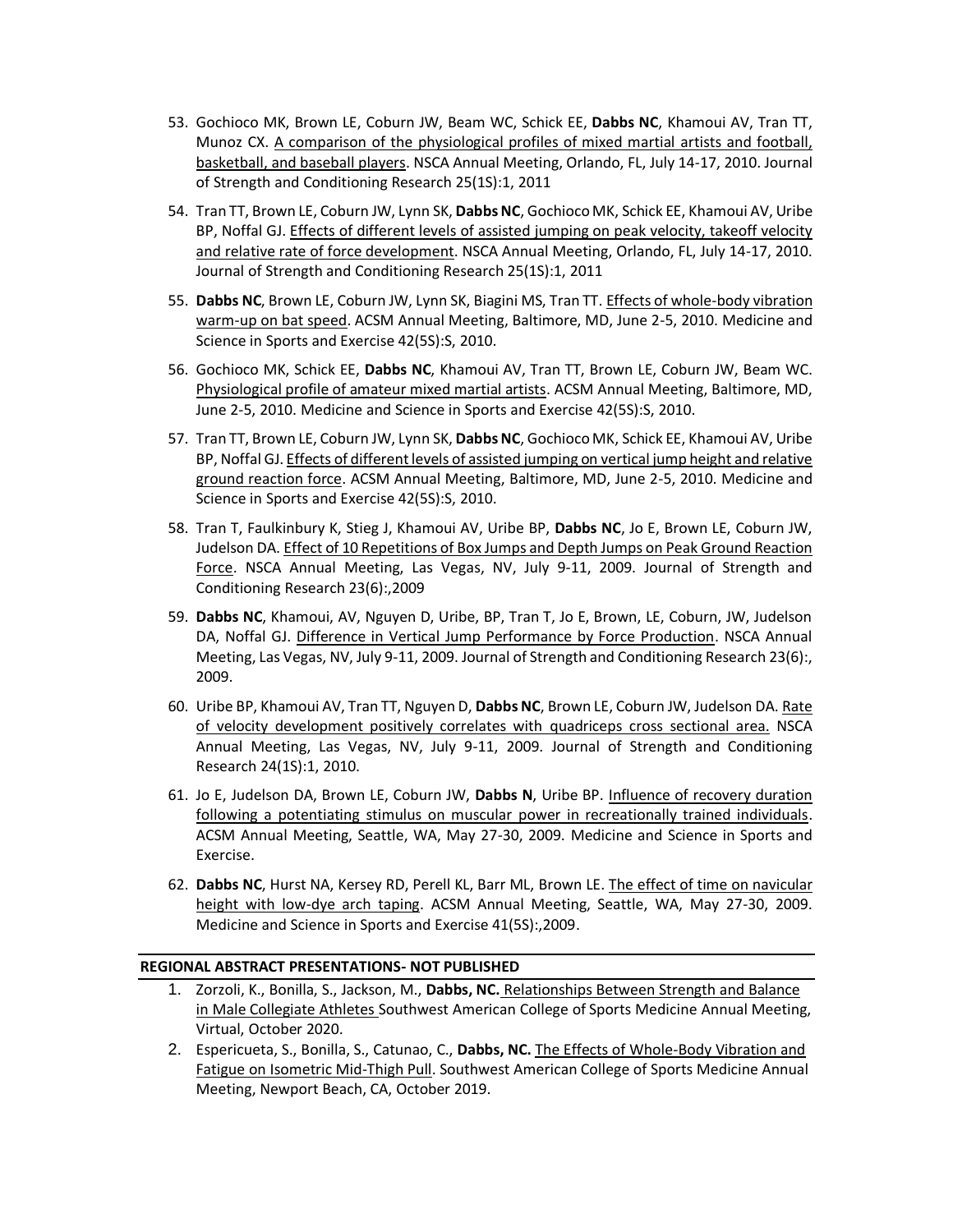- 3. Bonilla, S., Espericueta, S., Catunao, C., Solano, R., Dabbs, NC. The Effects of Whole-Body Vibration and Fatigue on Vertical Jump Performance. Southwest American College of Sports Medicine Annual Meeting, Newport Beach, CA, October 2019.
- 4. Corella, E., Deverell, S., Reid, MJ, **Dabbs, NC.** Relationship Between Cardiovascular, Metabolic, Perceptual, Ground Reaction Forces, And Power During Running Conditions On A Non-Motorized Treadmill In D2 Cross Country Athletes. Southwest American College of Sports Medicine Annual Meeting, Costa Mesa, CA, October 2018.
- 5. Bonilla, S., Roquet, A., Reid, MJ, **Dabbs, NC.** Relationship Between Vo2, Heart Rate, Rate Of Perceived Exertion And Ground Reaction Forces, Velocity, And Power While Walking On A Non-Motorized Treadmill In Dii Cross-Country Athletes. Southwest American College of Sports Medicine Annual Meeting, Costa Mesa, CA, October 2018.
- 6. Caddel SB, Jackson MC, **Dabbs NC**, Ng J. Correlation between VO2max and Anaerobic Power in Law Enforcement SWAT Team Members. Southwest American College of Sports Medicine Annual Meeting, Costa Mesa, CA, October 2018.
- 7. Cooper, CN., Sauls, NM., **Dabbs, NC**. The Effects of Lower Body Muscular Fatigue on Balance Performance. Southwest NSCA Regional Meeting, Santa Monica, CA, April 20-21, 2018.
- 8. Hernandez, C., Rhouni, N., Favela, D., Ramirez, J., Corella, E., Reid, MJ., Gillum, T., Coburn, J., **Dabbs, NC**. The Acute Effects of Miniature Trampoline Usage on Muscle Activation During Vertical Jumping. Southwest NSCA Regional Meeting, Santa Monica, CA, April 20-21, 2018.
- 9. Favela, D., Rhouni, N., Ramirez, J., Corella, E., Hernandez, C., Reid, MJ., Gillum, T., Coburn, J., **Dabbs, NC**. The Acute Effects of Mini-Trampoline Jumping on Jump Performance in Recreationally Trained Individuals. Southwest NSCA Regional Meeting, Santa Monica, CA, April 20-21, 2018.
- 10. Reid, MJ., Rhouni, N., Corella, E., Favela, D., Hernandez, C., Ramirez, J., Gillum, T., Coburn, J., **Dabbs, NC**. Immediate Effect of Mini-Trampoline Jumping on Balance. Southwest NSCA Regional Meeting, Santa Monica, CA, April 20-21, 2018.
- 11. Cooper, CN., Alamilla, RA., Berwick III, GW., Jackson, MC., **Dabbs, NC.,** Ng, J. The Relationship Between Agility And Anaerobic Power In Special Weapons And Tactics Team Members. SWACSM Annual Meeting, Long Beach, CA, October 20-21, 2017.
- 12. Reid, M., Cooper, CN., Wimbish, J., Favela, D., Hernandez, C. and **Dabbs, NC**. Differences Between Division II Female Cross-Country And Soccer Athletes Force Production During Walking And Running: A Preliminary Study. SWACSM Annual Meeting, Long Beach, CA, October 20-21, 2017.
- 13. Hernandez, C., Reid, M., Cooper, CN., Wimbish, J., Favela, D., and **Dabbs, NC**. The Effect Of Motorized And Non-Motorized Treadmill On The Lower-Body Percent Of Muscle Activation In Division Il Female Cross Country Athletes. SWACSM Annual Meeting, Long Beach, CA, October 20-21, 2017.
- 14. Favela, D., Reid, M., Cooper, CN., Wimbish, J., Hernandez, C., Ng, J., and **Dabbs, NC**. The Effects Of Motorized Vs. Non-Motorized Treadmills In Colligate Cross-Country Female Athletes On Substrate Utilization. SWACSM Annual Meeting, Long Beach, CA, October 20-21, 2017.
- 15. Romero, JD., Alamilla, RA., Tu, K., Cooper, CN., Berwick III, GW., Jackson, MC., Escalante, G., **Dabbs, NC.,** Ng, J. Bone Mineral Density And Body Composition Of Special Weapons And Tacticts Team Members. SWACSM Annual Meeting, Long Beach, CA, October 20-21, 2017.
- 16. Tu, K., Alamilla, RA., Romero, JD., Cooper, CN., Berwick III, GW., Jackson, MC., **Dabbs, NC.,** Ng, J. Correlation Between Leg Strength And Balance Of Special Weapons And Tactics Team Members. SWACSM Annual Meeting, Long Beach, CA, October 20-21, 2017.
- 17. Alamilla, RA., Romero, JD., Tu, K., Cooper, CN., Berwick III, GW., Jackson, MC., Escalante, G., **Dabbs, NC.,** Ng, J. Health-Related Components Of Fitness Of Special Weapons And Tactics Team Members. SWACSM Annual Meeting, Long Beach, CA, October 20-21, 2017.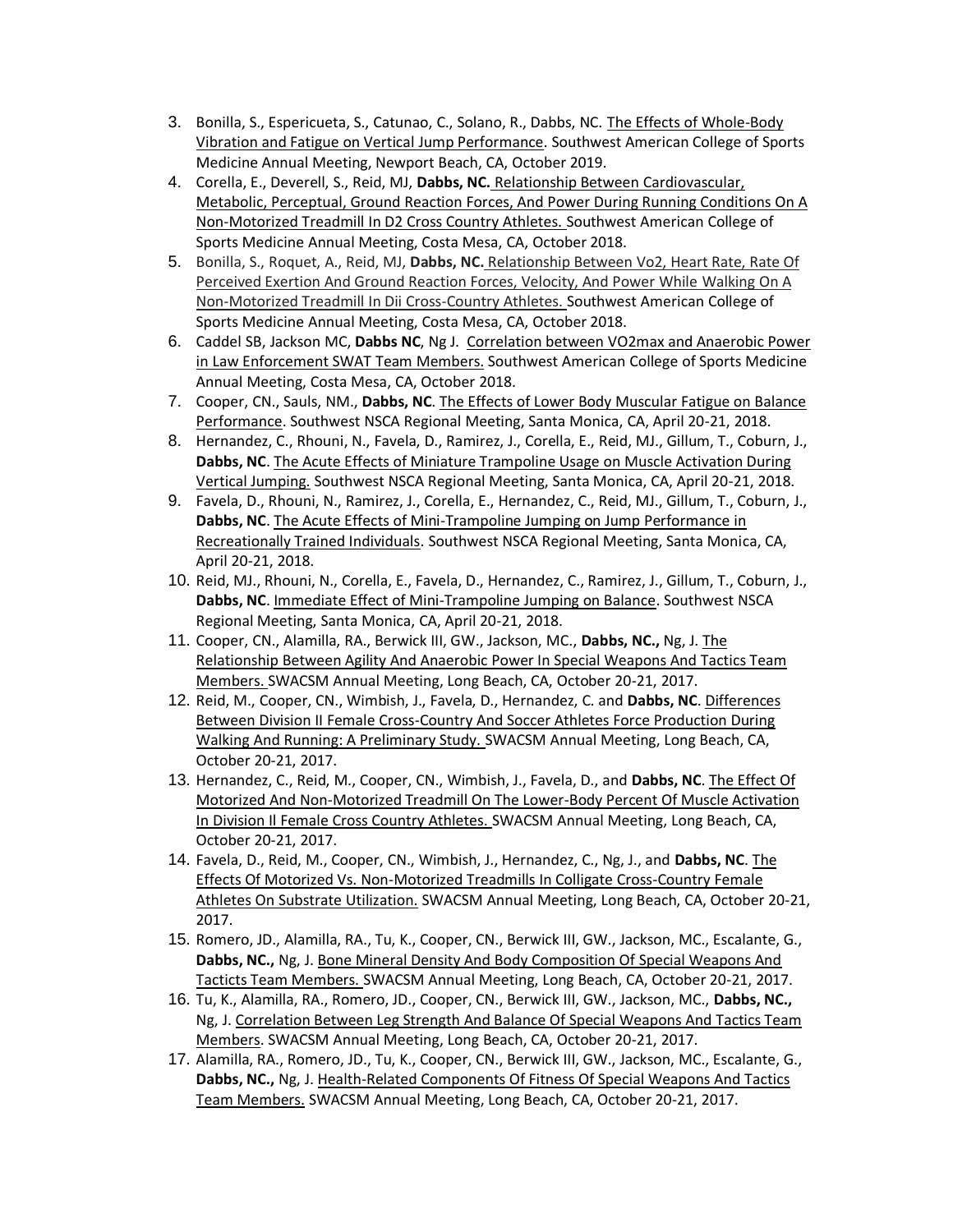- 18. Kong, K., Whited, J., Martinez, A., Escalante, G., **Dabbs, NC**., Ng, J. Association Between Lower Extremity Asymmetry and Muscular Strength of Recreationally Trained Individuals. Southwest ACSM Annual Meeting, Costa Mesa, CA, October 21-22, 2016.
- 19. Gutierrez, J., Miller, C., Walters, A., Morones, D., Escalante, G., **Dabbs, NC**., Ng, J. Sex Differences in Muscular Strength and Power in Recreationally Trained Individuals. Southwest ACSM Annual Meeting, Costa Mesa, CA, October 21-22, 2016.
- 20. Cooper, C., Vazquez, W., Sauls, NM, Davis, J., **Dabbs, NC**. The Effects of Lower-Body Fatigue on Vertical Jump Ground Reaction Forces. Southwest ACSM Annual Meeting, Costa Mesa, CA, October 21-22, 2016.
- 21. Segura, L., Sauls, NM., Perez, C., Velasquez, H., Ng, J., Escalante, G., **Dabbs, NC**. The Relationship Between Bilateral Asymmetries and Explosive Lower-Body Performance. Southwest ACSM Annual Meeting, Costa Mesa, CA, October 21-22, 2016.
- 22. Wimbish, J., Cooper, C., Montes, E., Bryant, L., Ng, J., Escalante, G., **Dabbs, NC**. Sex Differences in Bilateral and Unilateral Asymmetries in Recreationally Trained Individuals. Southwest ACSM Annual Meeting, Costa Mesa, CA, October 21-22, 2016.
- 23. Boiteau H, Rivera A, Rodriguez B, Malapira KR, Sauls NM, & **Dabbs NC**. The Relationship between SwayMedical's Concussion Management System Application and Biodex Balance System SD during the Balance Error Scoring System Test. SWACSM Annual Meeting, Costa Mesa, CA, October 16-17, 2015.
- 24. Bryant L, Sauls NM, Malapira KR, Acevedo N, & **Dabbs NC**. The Effects Exercise Induced Muscle Soreness on Balance and Pain. SWACSM Annual Meeting, Costa Mesa, CA, October 16-17, 2015.
- 25. Malapira KR, Boiteau H, Segura LE, & **Dabbs NC**. Differences in Collegiate Female Athletes on Balance and Stability Measures. SWACSM Annual Meeting, Costa Mesa, CA, October 16-17, 2015.
- 26. **Dabbs NC**, Chander H, Lundahl JA, Allen CR, Garner JC. The Effects of Whole-body Vibration on Vertical Jump Height and Peak Power. SEACSM Regional Meeting, Greenville, SC, Feb 14- 16, 2013.
- 27. Lundahl JA, Allen CR, **Dabbs NC**, Chander H, Garner JC. The Acute Effects of a performance Mouthpiece on Measures of strength and power. SEACSM Regional Meeting, Greenville, SC, Feb 14-16, 2013.
- 28. Chander H, Garner JC, Wade C, **Dabbs NC,** Waddell DE, Lundahl, J. Impacts of Muscle Activity while Walking in Occupational Footwear. SEACSM Regional Meeting, Greenville, SC, Feb 14- 16, 2013.
- 29. **Dabbs NC**, Chander H, Allen CR, Lundahl J, Cazas VL, Terrell EM, Castles C, Brown LE, Garner JC. Effects of Whole Body Vibration on Vertical Jump Forces Following Exercise Induced Muscle Damage in Women. SWACSM Annual Meeting, Newport, CA, October 18-19, 2013.
- 30. **Dabbs NC**, Mendoza D, Rubin DA, Judelson DA. Relationship Between Heart Rate Recovery values and Body Composition in children and adolescents. SWACSM Regional Meeting, San Diego, Ca, October 23-24, 2009.

## **CONFERENCE PROCEEDINGS**

- 1. Fu YC, **Dabbs NC**, Garner JC. No Angular Swing Kinematic Differences in Female Softball Players with Differently Weighted Bats. 39th Annual Meeting American Society of Biomechanics, Columbus, OH, August 5-8, 2015.
- 2. Fu YC, **Dabbs NC**, Garner JC. Comparison of Linear and Angular Swing Velocities With Differently Weighted Warm-up Bats in Softball Players. 33rd International Conference in Society of Biomechanics in Sports Annual Conference, Université de Poitiers, France, June 29- July 3, 2015.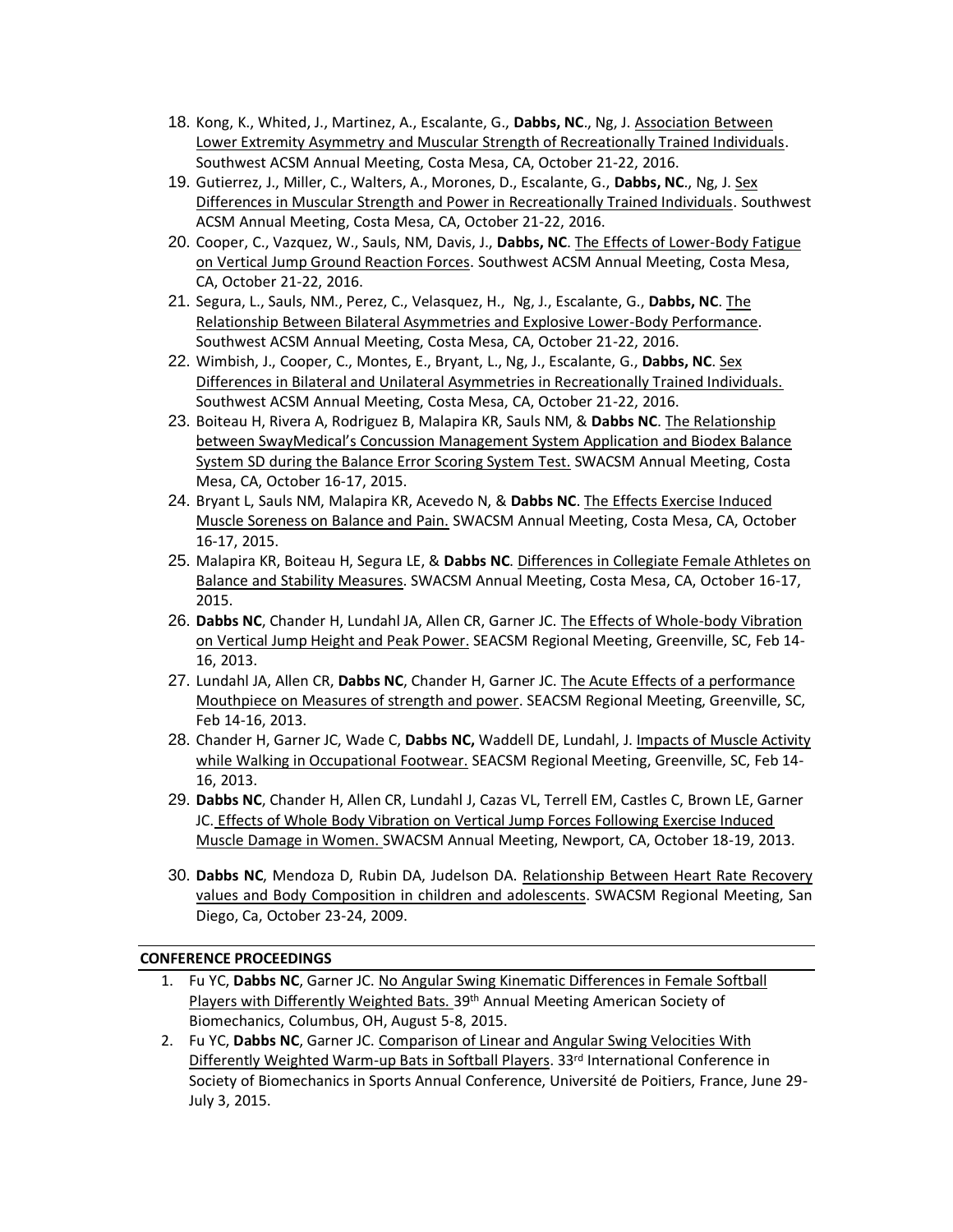3. "Vegetable Protein and the Athletic Diet", College Strength & Conditioning Coaches Association Annual Meeting. Orlando, FL, May 2012. Sponsor: Bush's Beans & Co.

### **BOOK PUBLICATIONS**

1. NSCA's Essentials of Personal Training, Textbook 3rd edition (2021). a. Chapter 16: Aerobic Training Program Design; **NC Dabbs** & M Martino

#### **INVITED PRESENTATIONS**

- 1. **Dabbs, NC**. Biomechanical Characteristics of Short Track Speed Skaters. Rocky Mountain American College of Sports Medicine Webinar. November 2021.
- 2. **Dabbs, NC.** Practical Implications of Whole-Body Vibration. Annual National Strength and Conditioning Association Conference, Orlando, FL, July 2021.
- 3. **Dabbs, NC.** Whole-Body Vibration Utilization for Muscle Performance and Recovery. Annual National Strength and Conditioning Association Conference, Washington DC, July 2019
- 4. **Dabbs, NC.** What works and doesn't work with whole-body vibration. 27<sup>th</sup> Annual Practical Applications in Sports Medicine, Palm Springs, CA, July, 2018.
- 5. **Dabbs, NC.** Good Vibrations? Southwest National Strength and Conditioning Association Regional Conference, Santa Monica, Ca, April 21, 2018.
- 6. Dabbs, NC. Baseline Balance Assessments for Concussions. 26th Annual Practical Applications in Sports Medicine, Palm Springs, CA, June 4, 2017.
- 7. Multiple Sclerosis Support Group, Oxford, MS, March 2012- Utilizing Whole-Body Vibration to reduce Spasticity
- 8. Trainology Conference, Ole Miss, July 2012- Sport Performance and Whole-Body Vibration. Oral Presentation

### **RESEARCH FUNDING**

### **1. Dabbs, NC**

Equity Gaps in the Office of Student Research College of Natural Sciences- 2021/2022 Role- Primary Investigator Funding Requested: \$10,000 Status: Funded, \$10,000

# **2. Dabbs, NC.**

Relationship between Strength and Balance in Collegiate Athletes Summer Research Program (OSR)- 2020 **Role- Primary Investigator**  Funding Requested: \$8,360

Status: Funded, \$8,360

### **3. Dabbs, NC.**

The Effects of Whole-Body Vibration and Fatigue on Isometric Mid-thigh Pull and Vertical Jump Performance. Summer Research Program (OSR)- 2019

**Role- Primary Investigator** 

Funding Requested: \$10,600

Status: Funded, \$10,600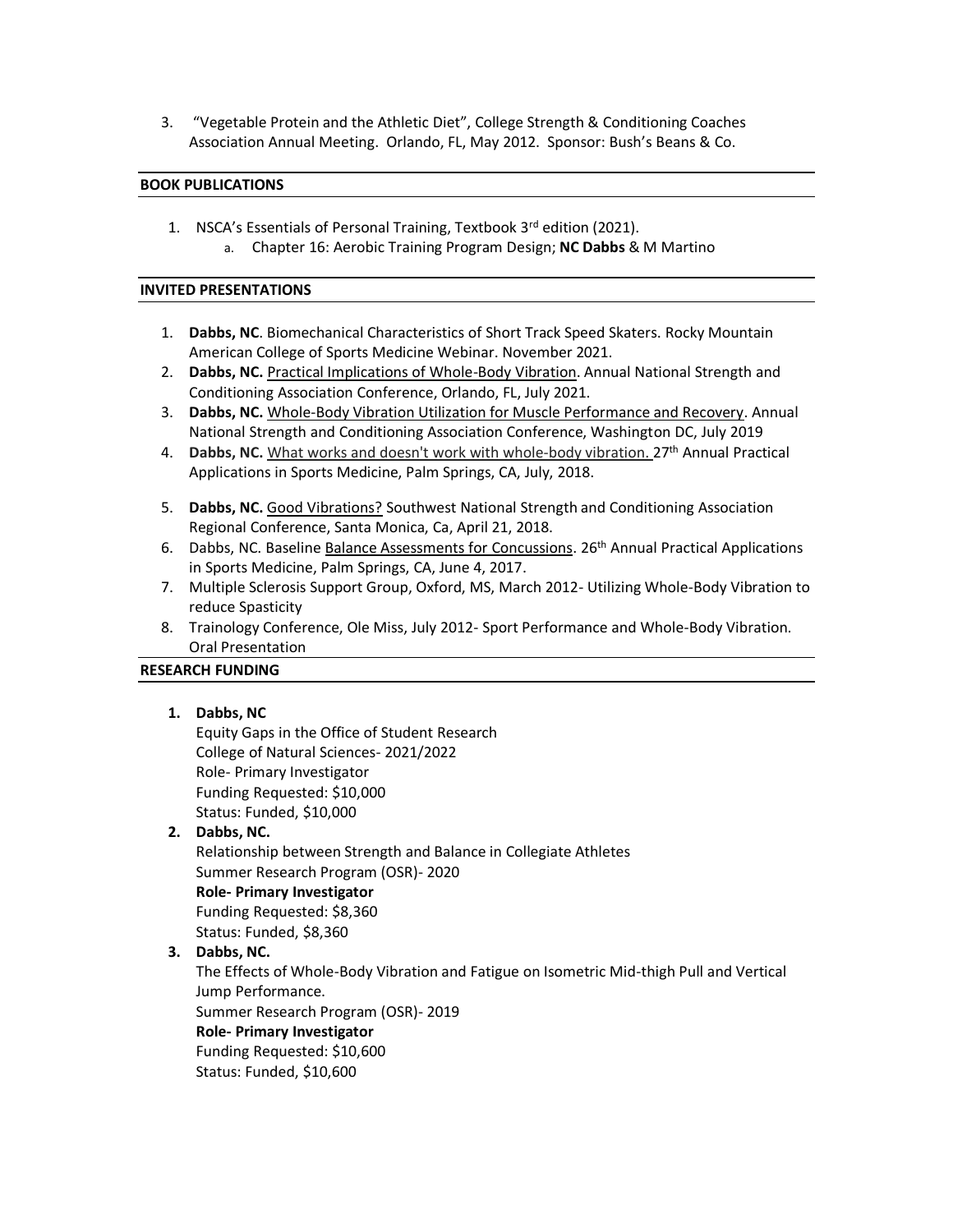# **4. Dabbs, NC**

The Difference in Lower-Body Performance Measures in Collegiate and Recreationally Trained Male Soccer and Basketball Players. Summer Research Fellowship 2014--2015: CSUSB **Role: Primary Investigator**  Funding Requested: \$3,000 Status: Funded, \$3,000

# **5. Dabbs, NC**

The Effects of Whole-Body Vibration on Balance Performance following Exercise Induced Muscle Damage. Mini Grant 2014-2015: CSUSB **Role: Primary Investigator**  Funding Requested: \$5,000 Status: Funded, \$4,500.

### **MEMBERSHIPS**

- National Center for Faculty Development and Diversity, 2021-2022
- Southwest American College of Sports Medicine (SWACSM), 2008-present
- American College of Sports Medicine (ACSM), 2008-Current
- National Strength and Conditioning Association (NSCA), 2008- Current
- Southeast American College of Sports Medicine (SEACSM), 2011-2013

### **CERTIFICATIONS**

- Lay Responder First Aid and CPR/AED Instructional Trainer, 2010-2014
- Lay Responder: CPR/AED/First Aid Certification, 2010-present

## **HONORS/AWARDS**

- CSUSB, Office of Student Research 2020 Research and Creative Activity Mentor Award
- CSUSB, KSA Faculty Mentor of the Year, 2019
- NSCA, Fellow-2018
- CSUSB, KSA Faculty Mentor of the Year, 2018
- CSUSB, KSA Tenure-Track Faculty of the Year, 2016, 2017
- NSCA, Volunteer Spotlight of the Month, January, 2015
- UM The School of Applied Sciences Graduate Student of the Month, 12/2012
- UM Exercise Science Graduate Student of the Year, 2011/2012
- CSU Doctoral Incentive Program Recipient, 2011
- NSCA Women's Scholarship-2010, 2011
- NSCA Challenge Scholarship- 2009, 2012

### **PROFESSIONAL SERVICE**

- NSCA, Foundation Board Member, President 2020-2022
- NSCA, Nominations Committee, Chair 2020-2021
- NSCA, Nominations Committee Member (elected position), 2019-2022
- SWACSM, Board of Directors, Appointment Member, 2018-2020.
- NSCA, Foundation Board Member, 2017-2020, Vice President
- SWACSM, Board of Directors, Member at Large (elected position), 2015-2018
- CSUSB, Educational Recognition Program Director for NSCA, 2015-2017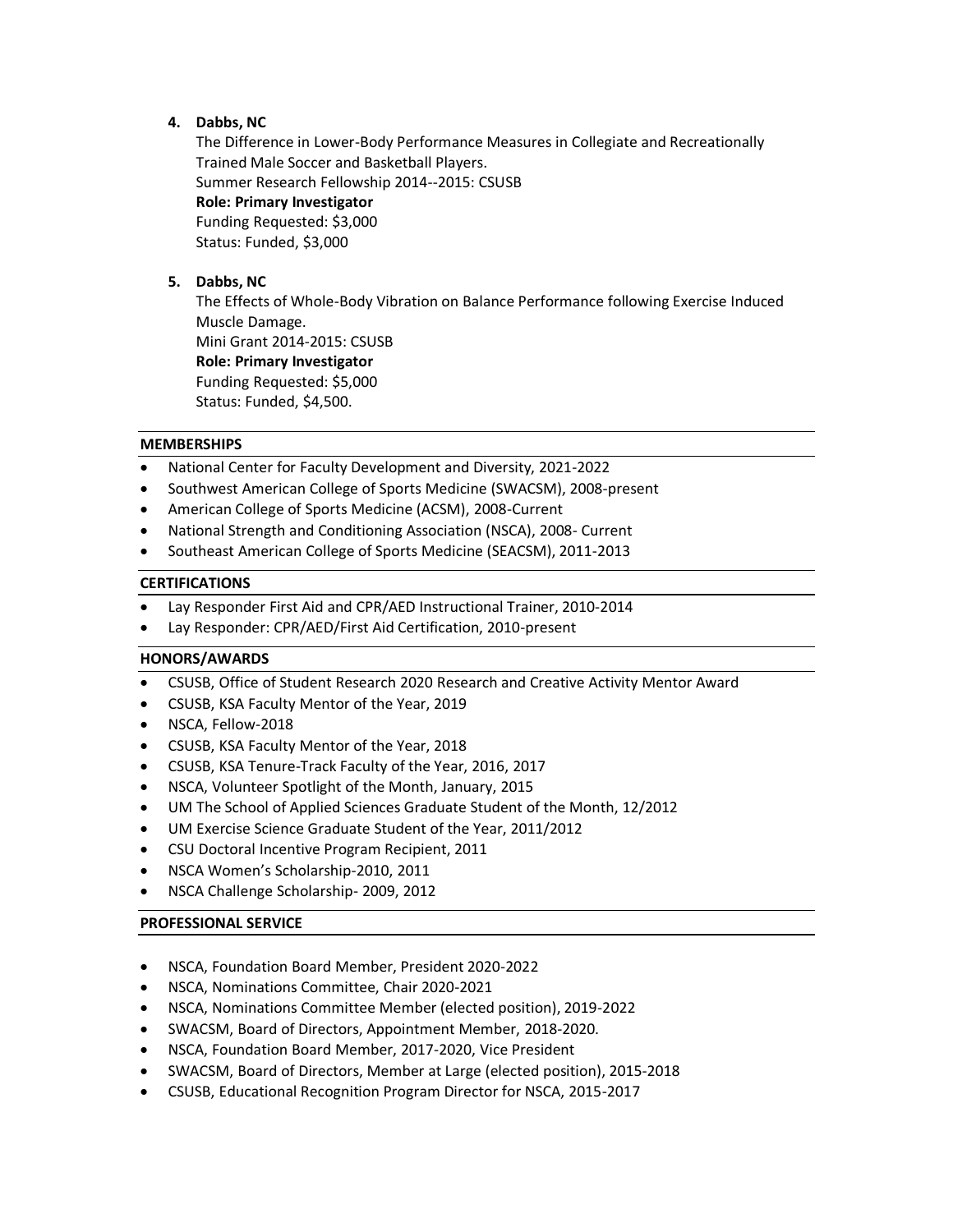- NSCA, National Women's Committee, Committee Chair, 2014-2017
- CSUSB, Kinesiology Student Association Faculty Advisor, 2014-2019
- CSU, Chancellors Doctoral Incentive Program Mini Grant Committee Reviewer, 2013
- NSCA, National Women's Committee Member, 2013-2019
- NSCA, National Membership Committee, Committee Secretary, 2013-2016
- NSCA, National Membership Committee, 2012-2018
- UM, Graduate Women's Mentorship Program, 2012
- UM, HESRM Department Instructor Search Committee Member, 2012
- UM, Graduate Student Council HERSM department representative senator, 2012-2013
- NSCA, State Advisory Board Founding Member, Mississippi, 2011-2013
- Mississippi Regional Science Fair -Scientific Judge, 2012
- Editor
	- o Guest Editor for Special Topics Issue on Female Athletes-; Strength and Conditioning Journal, **August 2020**
	- o Guest Editor for Special Issue on Female Athletes; Strength and Conditioning Journal, **April 2016**
- Review Experience
	- o Reviewer, Journal of Science in Sport and Exercise
	- o Reviewer, Journal of Biomechanics
	- o Reviewer, International Journal of Exercise Science
	- o Reviewer, Journal of Trainology
	- o Reviewer, Sports Medicine Open Journal
	- o Reviewer, BioMed Central
	- o Reviewer, International Journal of Athletic Training and Therapy
	- o Reviewer, International Journal of Kinesiology and Sports Science
	- o Reviewer, Journal of Sports Science
	- o Reviewer, NSCA Coach's Journal
	- o Reviewer, Journal of Strength and Conditioning Research
	- o Reviewer, Performance Training Journal
	- o Reviewer, Journal of Caffeine Research
	- o Reviewer, Medicina Sportiva Journal
	- o Reviewer, Strength and Conditioning Journal
	- o Reviewer, Journal of Kinesiology
	- o Reviewer, Journal of Sport Science and Medicine

### **LEADERSHIP EXPERIENCE**

- CSU-SB, Co-Director of Introduction to Research; A Faculty-Mentor Program (2022)
- CSU-SB, Department Evaluation Committee Chair (2021-2022)
- CSU-SB, Faculty Research Fellow for Diversity, Equity, and Inclusion (2021-2022)
- CSU-SB, URISE Faculty Mentor 2021-2023
- CSU-SB, IRB Chair 2020-2022
- CSU-SB, IRB Vice Chair- 2020
- CSU-SB, Recruitment Committee Chair (1 search) 2019-2020
- CSU-SB, Recruitment Committee member (3 searches) 2018-2019
- CSU-SB, Recruitment Committee Chair (2 searches) 2017-2018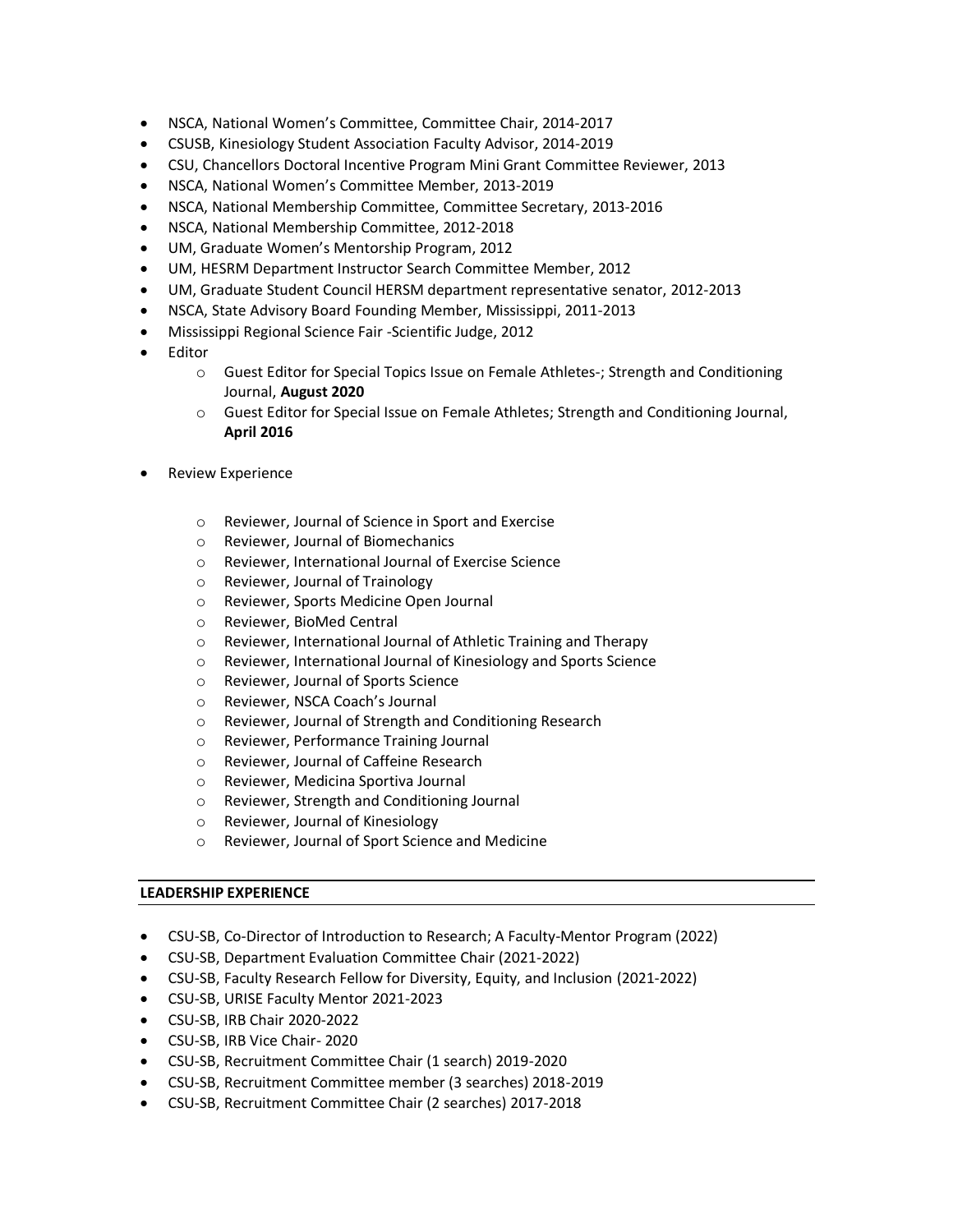- CSU-SB, IRB member- 2017-2019
- CSU-SB, College of Natural Science Curriculum Committee 2018-2020
- CSU-SB, Quarter to Semester KINE Advising Leader, 2018-2020
- CSU-SB, Quarter to Semester Coordinator for Exercise Science
- CSU-SB, Director of Fitness Assessment Program, 2015-present
- CSU-SB, Internship Coordinator
- CSU-SB, Review Committee for CDIP applicants
- CSU-SB, Faculty Mentor for CDIP on campus
- CSU-SB, Faculty Advisor for Kinesiology Student Association, 2014-2019
- CSU-SB, Transfer Student SOAR Orientation, 2014
- UM, Transfer Student Advisement, 2012
- UM, Sally McDonnell Barksdale Honor's College Student Director, 2011-present
- UM, Exercise Science Independent Study ABL Student Director, 2012-present
- UM, Exercise Science Practicum ABL Student Director, 2012-present

### **LEADERSHIP CONFERENCE/TRAINING**

- Faculty Mentoring: Incorporating Inclusive Practices to Foster Faculty Success (Virtual Conference)- Academic Impressions (December 2021)
- Women's Leadership Success in Higher Education (Virtual Conference)- Academic Impressions (June 2021)
- Women's Leadership Success in Higher Education (Virtual Conference)- Academic Impressions (March 2021)

#### **REFERENCES**

**Bryan Haddock**, Dr.PH, FACSM Professor and Chair Department of Kinesiology California State University, San Bernardino Phone: (909) 537-4331 Email[: bhaddock@csusb.edu](mailto:bhaddock@csusb.edu)

### **Dorota Huizinga, Ph.D.**

Associate Provost for Research and Dean of Graduate Studies California State University, San Bernardino [dorota.huizinga@csusb.edu](mailto:dorota.huizinga@csusb.edu)

**John C. Garner III,** Ph.D., C.S.C.S Professor and Chair Department of Kinesiology and Health Promotion Troy University 600 University Ave Troy, AL 36081 Email: jcgarner@troy.edu Telephone: 334.808.6677

**Lee E. Brown**, Ed.D., CSCS\*D, FNSCA, FACSM